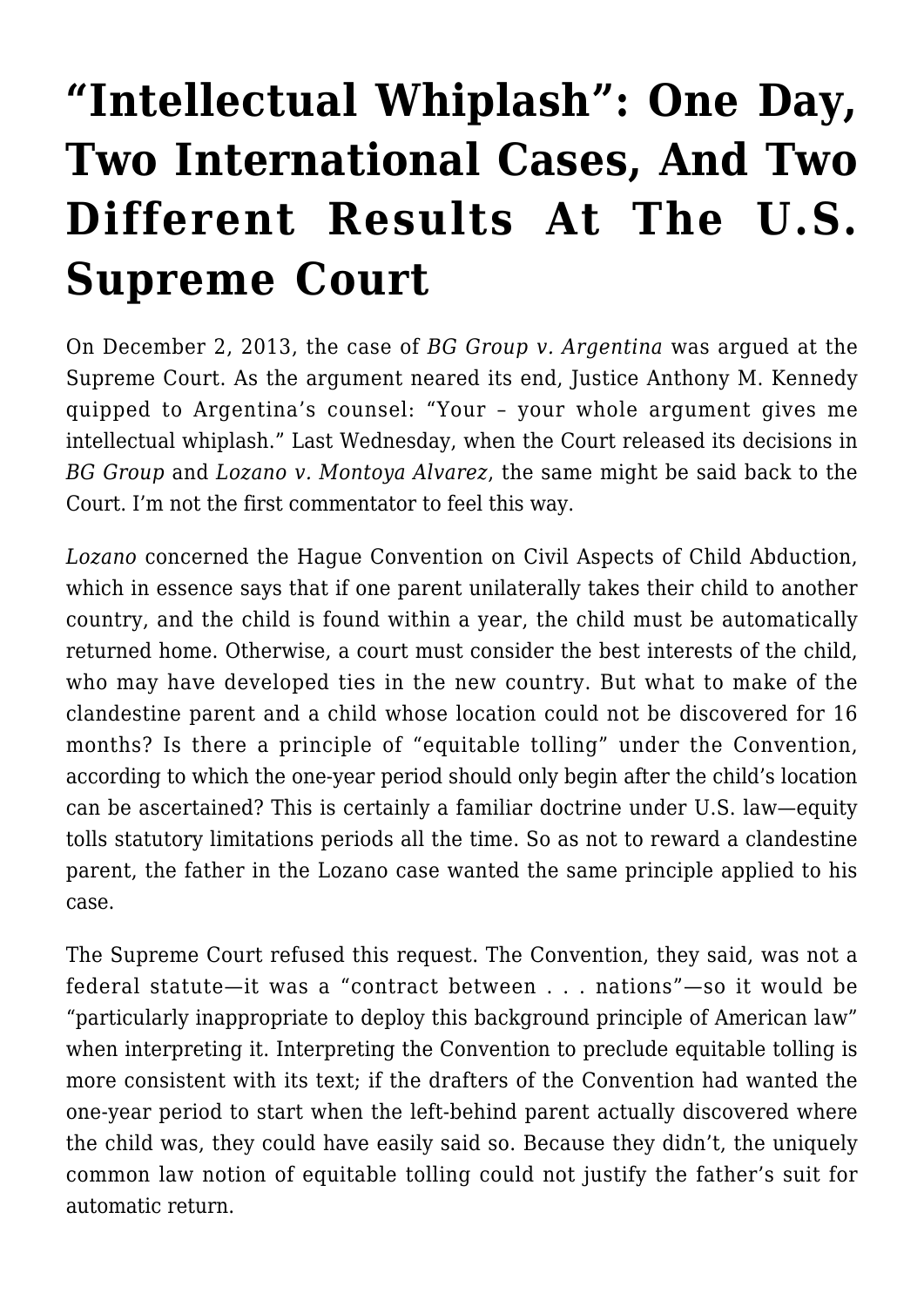The notion of a treaty as a contract pervaded the *BG Group* decision, too. On their face, the two cases had some similarities. Both involved UK parties with rights under an international treaty. The similarities, however, ended there. Lonzano was a father seeking the return of his foreign-domiciled daughter. BG Group was a British multinational oil and gas company who had invested in an Argentine gas distribution company, and whose investment was harmed by Argentine emergency legislation. BG Group filed a Notice of Arbitration against Argentina under the UK-Argentina Bilateral Investment Treaty ("BIT"), and sited the arbitration in the United States under the UNCITRAL Rules.

But Article 8(2) of the BIT provides that disputes under the Treaty between an investor and Argentina must first be submitted to a competent court in the sovereign state where the investment was made. Subsequently, the dispute can go to international arbitration at one party's request only if (1) a period of eighteen months has elapsed since the dispute was presented to the court and no decision has been made; or (2) a final decision was made by the court, but the parties still disagree. Argentina opposed jurisdiction of the arbitral tribunal because the dispute had not been submitted to Argentine courts at all. BG Group argued that waiting to meet the requirements of Article 8(2) of the BIT would have been futile. The arbitral tribunal determined that they had jurisdiction because Argentina had enacted laws hindering judicial recourse for foreign investors, and ultimately issued an award on the merits in favor of BG Group.

Both parties filed petitions for review in the United States District Court for the District of Columbia, which deferred to the arbitrators and upheld the arbitration award. The United States Court of Appeals for the District of Columbia Circuit, however, overturned that decision. It found that the arbitral tribunal did not have jurisdiction because BG Group had not complied with the local litigation requirements of Article 8(2) of the BIT. As a result, it set aside the award. The Supreme Court was asked to decide the question that had split the inferior U.S. Courts, namely: "whether a court of the United States, in reviewing an arbitration award made under the Treaty, should interpret and apply the local litigation requirement de novo, or with the deference that courts ordinarily owe arbitration decisions."

Now here comes the "intellectual whiplash." [A majority of the Supreme Court](http://www.bloomberglaw.com/public/document/BG_Grp_plc_v_Republic_of_Argentina_No_12138_US_Mar_05_2014_Court_) "treat[ed] the [treaty] before us as if it were an ordinary contract between private parties." In doing so, Justice Breyer—citing the Court's domestic, commercial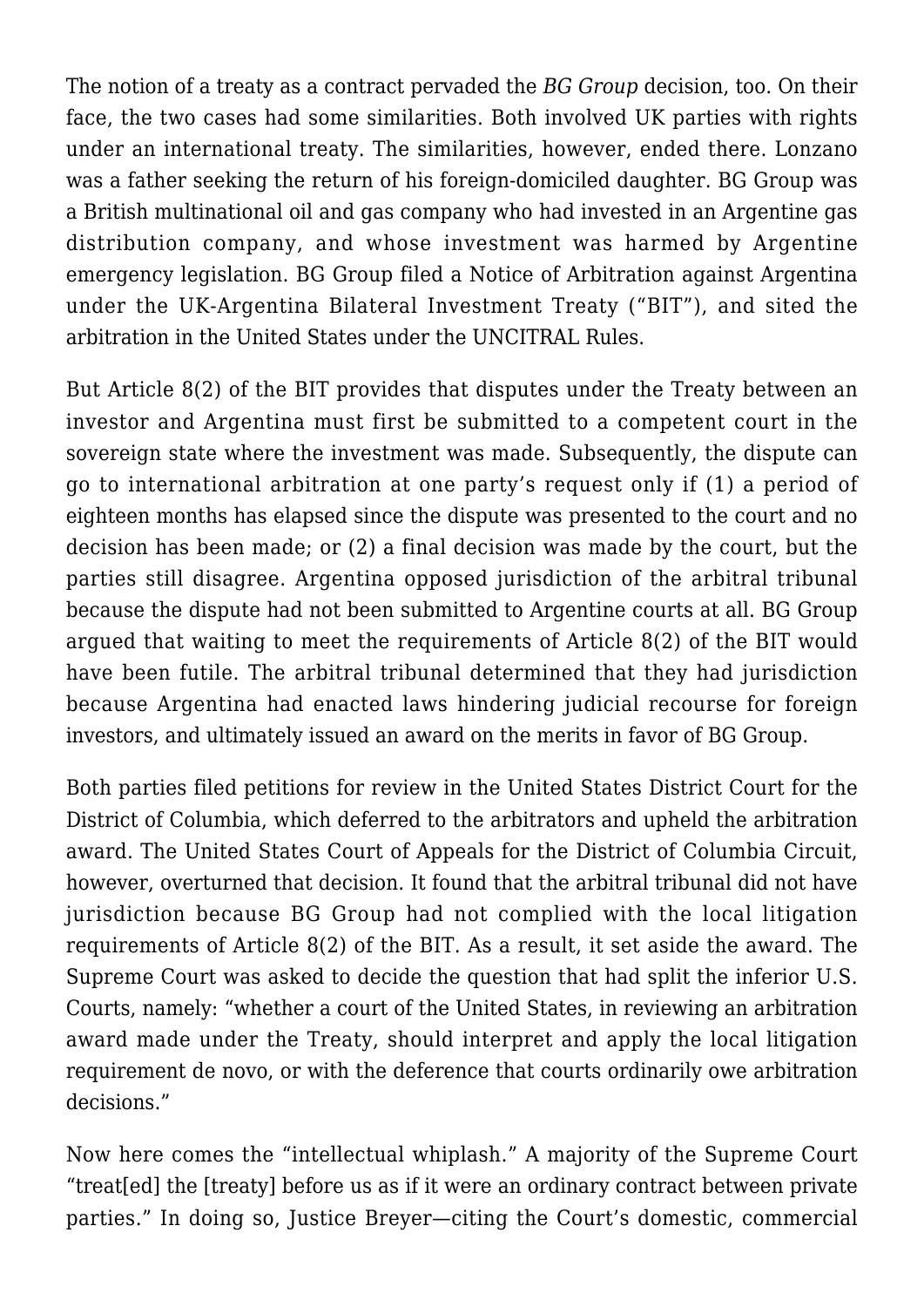arbitration jurisprudence—found that the local litigation requirement was a procedural condition precedent to arbitration, which determined "when the contractual duty to arbitrate arises, not whether there is a contractual duty to arbitration at all." Thus, as a procedural precondition rather than a substantive bar to arbitrability, Breyer found that, "courts presume that the parties intend arbitrators, not courts, to decide disputes about [the local litigation requirement's] meaning and application." The Court found nothing in Article 8 of the BIT to overcome this presumption, and thus saw "no reason to abandon or increase the complexity of [its] ordinary intent-determining framework" for contractual arbitration clauses. (Of course, [it remains an open question](http://www.scotusblog.com/2014/03/opinion-analysis-clear-statement-ruling-in-investor-state-arbitration-case-leaves-open-question-on-u-s-bilateral-treaties/) of what the Court would do if the Treaty were more express on the obligatory nature of the local litigation provision). Under a deferential review of the arbitrators' decision, the award was allowed to stand.

The dissent, authored by Chief Justice Roberts and joined by Justice Kennedy, harkened back to *Lozano* and took issue with the majority's decision to consider the BIT as an ordinary contract between private parties. In their view, when looking at the BIT as an act of state between co-equal sovereigns, with all deference that comes with that conclusion, the local litigation requirement can only be viewed as a textual precondition to the formation of an agreement to arbitrate against the state. "By focusing first on private contracts, the majority "start[s] down the wrong road" and "ends up at the wrong place," the dissent noted. "It is no trifling matter for a sovereign nation to subject itself to suit by private parties," the Chief Justice said; "we do not presume that any countryincluding our own-takes that step lightly." Thus, without having submitted to the local courts before it initiated arbitration, the dissent would have held that BG Group had no agreement to arbitrate against Argentina.

In some contexts, sovereign consent to convene an arbitration deserves a special place in the law. At least one federal judge has said that the federal policy in favor of arbitration carries special force when the agreement to arbitrate is contained in a treaty as opposed to a private contract. And take, for example, the recurring situation where parties use the U.S. courts to seek evidence by way of 28 U.S.C. § 1782 for use in international arbitration proceedings. Where that arbitration is convened by treaty and not by contract, U.S. courts will more readily lend their assistance. On its face, the *BG Group* decision runs counter to the idea that U.S. courts will treat investment treaty arbitration with greater deference than